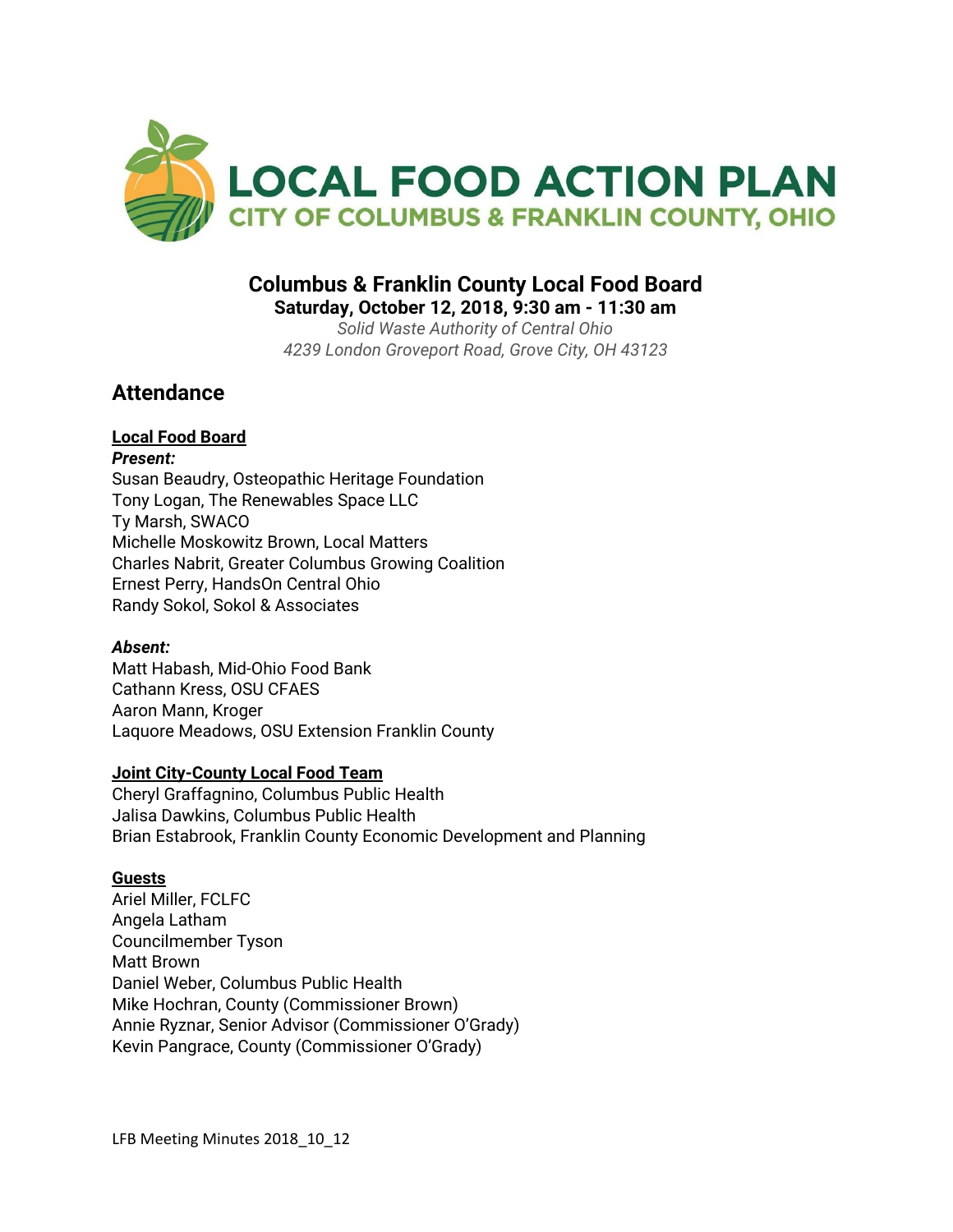| <b>Meeting Objectives</b><br>Approve 07/13/18 Meeting Minutes<br>Strategic funding update: Next steps and timeline |                                                                                                                                                                                                                                                                                                                                                                                                                                                                                                                                                        |
|--------------------------------------------------------------------------------------------------------------------|--------------------------------------------------------------------------------------------------------------------------------------------------------------------------------------------------------------------------------------------------------------------------------------------------------------------------------------------------------------------------------------------------------------------------------------------------------------------------------------------------------------------------------------------------------|
| Welcome &<br><b>Introductions</b>                                                                                  | The meeting was called to order and Board members discussed<br>opportunities they had to reduce food waste since the last meeting.                                                                                                                                                                                                                                                                                                                                                                                                                     |
| <b>Administrative</b><br><b>Tasks</b>                                                                              | The Board adopted a motion to approve the meeting minutes from July<br>13, 2018 by an 7 to 0 vote.                                                                                                                                                                                                                                                                                                                                                                                                                                                     |
|                                                                                                                    | The Local Food Team shared Board member appointment updates,<br>supplied information on the 2019 Chair and Vice-Chair elections in<br>addition to responsibilities carried out by each position, and discussed<br>the proposed timeline for the 2018 Annual Report.                                                                                                                                                                                                                                                                                    |
| <b>Project Teams</b><br><b>Update</b>                                                                              | Charles Nabrit provided the B-3 Project Team update. He shared that the<br>USDA announced that the Ohio Farmers Market Network has been<br>awarded \$265,000 to support farmers markets in the Central Ohio<br>region. In addition, he stated that the Linden Farmers Market is a good<br>example and model moving forward.                                                                                                                                                                                                                            |
|                                                                                                                    | Tony Logan provided the C-9 Project Team update. He stated that the<br>objective of the C-9 Project Team is to connect food entrepreneurs with<br>services to expand their businesses. Additionally, the C-9 Project Team<br>created a definition for a "food business." Moreover, the C-9 Project<br>Team wants to create a one-stop shop paper and online business<br>portal to connect businesses to resources. The portal would be<br>provided in both Spanish and English languages, and is anticipated to<br>launch in late spring/early summer. |
|                                                                                                                    | The Board Chair introduced the subject of 2019 implementation. The<br>Board Chair then turned it over to the Local Food Team to discuss<br>progress of the actions first presented to the Board in Summer 2017 as<br>well as other actions that have traction in the community.                                                                                                                                                                                                                                                                        |
| <b>Strategic Funding</b><br><b>Updates &amp; Next</b><br><b>Steps</b>                                              | The Local Food Board and Team discussed the importance of utilizing<br>the 2018 Annual Report to tell the LFAP implementation story & to<br>connect the work to other City and County Departments.                                                                                                                                                                                                                                                                                                                                                     |
|                                                                                                                    | Next Steps proposed by the Board Members included:<br>Get on an Ohio Restaurant Association Board meeting agenda<br>Do more active leveraging with partnering organizations<br>$\bullet$<br>Provide ballpark estimates on the cost of implementation to<br>partners<br>Softly & slowly build organizational relationships, and focus on<br>their resources, not just their financial capital.                                                                                                                                                          |